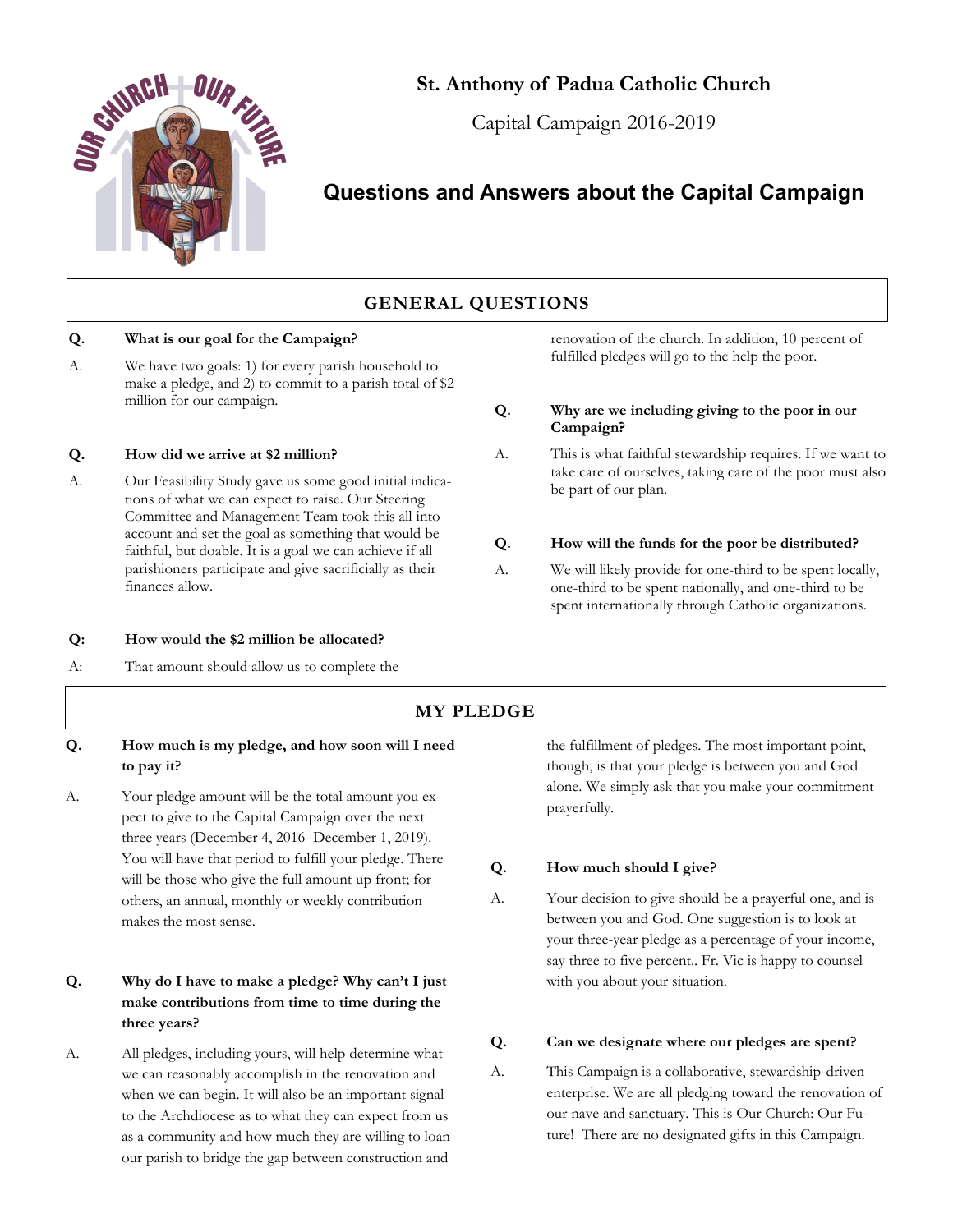### **Q. Will I be able to give online?**

A. Yes that is an easy option through our parish giving portal. We are also including online opportunities for others beyond the parish to give, including giving the option to invite family members to make a gift to the parish in lieu of Christmas or birthday gifts.

### **Q. Can we make our pledge payments through automatic bank withdrawals?**

A. Yes, you can do that through the parish online giving port. If you need any help with that please call the parish office.

#### **Q. Will we receive Capital Campaign envelopes?**

A. Yes. Your pledge packet will include a pledge form in which you can include your first gift. We will include two campaign envelopes with your regular monthly envelope mailing.

#### **Q. Are our gifts tax deductible?**

A. Yes. All gifts to St. Anthony of Padua, whether for the Campaign or regular giving, are tax deductible.

#### **Q. What is our active family membership?**

A. We have 225 households who are active in giving and ministry. We also have many people who consider St. Anthony their parish home but are not active, registered families.

## **PROJECT SCOPE & TIMELINE**

- **Q. What is the scope of the project and what will it cost?**
- A. The project includes the renovation of our nave and sanctuary. Our forecast is that this renovation will cost \$1.92 million.

#### **Q. Why such a high cost?**

A. Given the size of our space, this is actually quite reasonable. The building of the two stadiums, however, is driving construction prices somewhat higher as construction companies are in high demand right now.

### **Q. There are renderings for Adamski Hall. Are we including that in this project?**

A. Not at this time. Our Feasibility Study clarified that this is beyond our scope right now…if we exceed our pledged goal and pledges are being fulfilled in a timely manner, then Adamski Hall would be included ASAP.

#### **Q. How much would it cost to include Adamski Hall?**

A. Renovating the nave, sanctuary, and Adamski Hall would cost approximately \$3.4 million, as two separate projects. Combined we would see some savings.

## **Q. What about other parts of the parish, like the Lyke Center?**

A. Because we can't do everything at once because of costs, we must prioritize what we can do now and look forward to future projects down the road. In the meantime,

we are putting some resources toward the Lyke Center to maintain it and liven it up from its current state.

### **Q. Have we looked at improving our parking situation?**

A. Our space has difficult limitations. We will continue to rely on our good relationships with our neighbors. If attendance at Mass continues to increase, we will look at increasing the number of Masses.

#### **Q. How soon will construction begin?**

A. We can begin construction as soon as we secure the funding. To do so requires one-third of the money on hand and another one-third in commitments. At that point, the Archdiocese will assist us with our financing.

#### **Q. How long will it take to secure the funding?**

A. That is up to our parish! We hope it will be a short amount of time like six to eight months.

#### **Q. How long will construction take?**

A. Given that there are always variables in construction, we expect the project to take between six and ten months.

#### **Q. Where will we celebrate Mass during construction?**

A. We are looking at alternative locations, but we will not be able to hold Mass in the church during construction.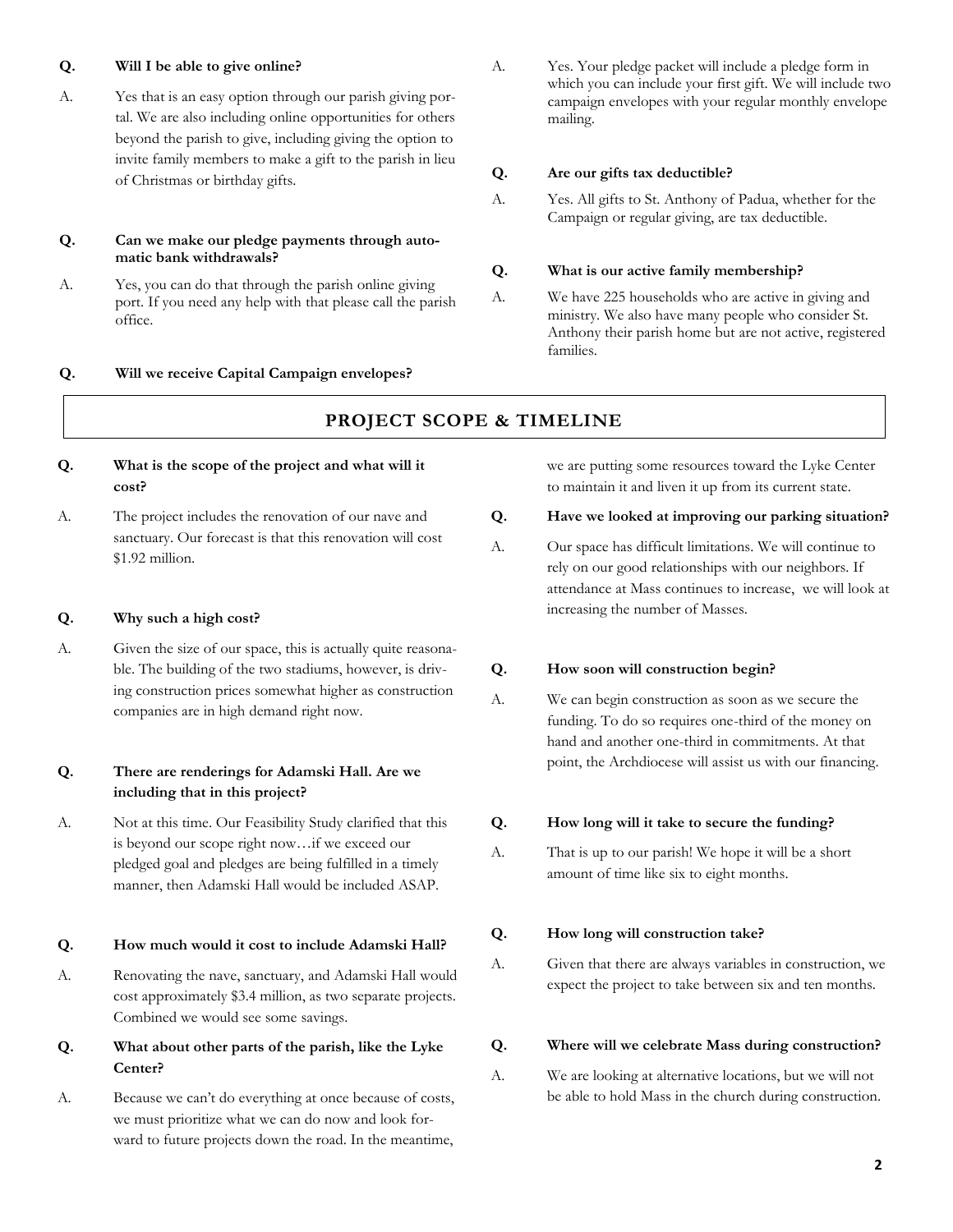# **CONSTRUCTION SPECIFICS**

### **Q. What will our new seating capacity be?**

A. Our seating capacity will be 292. This will include six places for ADA compliant seats and 24 flexible chairs. Our current capacity is around 300. Construction requires us to get our occupancy within the bounds of the current building code.

### **Q. How did you arrive at the pew design?**

A. We toured several churches and worked with our architects and liturgical consultants.

## **Q. Would you consider short seating (half pews) up front for handicap seating?**

A. Yes, that seating scheme is in the current plans.

### **Q. Are we replacing or refurbishing the pews?**

A. We are replacing the pews. Refurbishing them would be more costly than replacing them.

### **Q. What will happen to the old pews?**

A. There is no market for old pews. As to what specifically will happen to them, we don't know right now.

### **Q. What will the new pews look like?**

A. The new pews will be traditional in style with softer edges, curves on the side, and more comfortable seating. They will be angled slightly to emphasize our spiritual communion with each other as the Body of Christ.

# **Q. What about the name plaque dedications on the pews?**

A. There will not be any plaques on the new pews. We will find a good, public way to acknowledge these and other past gifts.

### **Q. Will there be improvements to the Choir Loft?**

A. Yes. The Choir Loft will be improved and made safer due to a more carefully designed and utilized space.

### **Q. Will the Choir Loft be ADA accessible?**

A. Unfortunately, the space of our current stairwell is not enough to do the improvements required to bring it up to code, especially as it relates to accessibility. We will do the improvements to that space that are possible.

## **Q. Will the Choir Loft pews have kneelers?**

A. If we can find a way to do that safely, we will examine that.

### **Q. Will we still have our chimes and organ?**

A. Yes. And both will have some improvements made to them.

### **Q. What will happen to the artwork above the reredos?**

A. The Church teaches us that the altar is the center of the church. We have gone through this design to make sure to emphasize the altar at which we celebrate Mass. The pew arrangement, the expanding the of the sanctuary floor and even the lighting and paint scheme we use are meant to draw us around the altar, and so we will find ways to emphasize the altar in our liturgical life.

> As we move any art, we will reuse artwork appropriately elsewhere. As for the art over the reredos we are still trying to make final decisions on what if anything will go there since the current artwork (Holy Spirit and symbol of Trinity) will be painted over.

## **Q. What will happen to the statues?**

A. Any statues that are moved will be used elsewhere.

# **Q. What about our cultural identity? How does the artwork communicate that this is a black parish?**

A. We are taking all of this into account and will be looking at ways that we can make artistically and theologically appropriate choices that reflect the past, present, and future of our parish.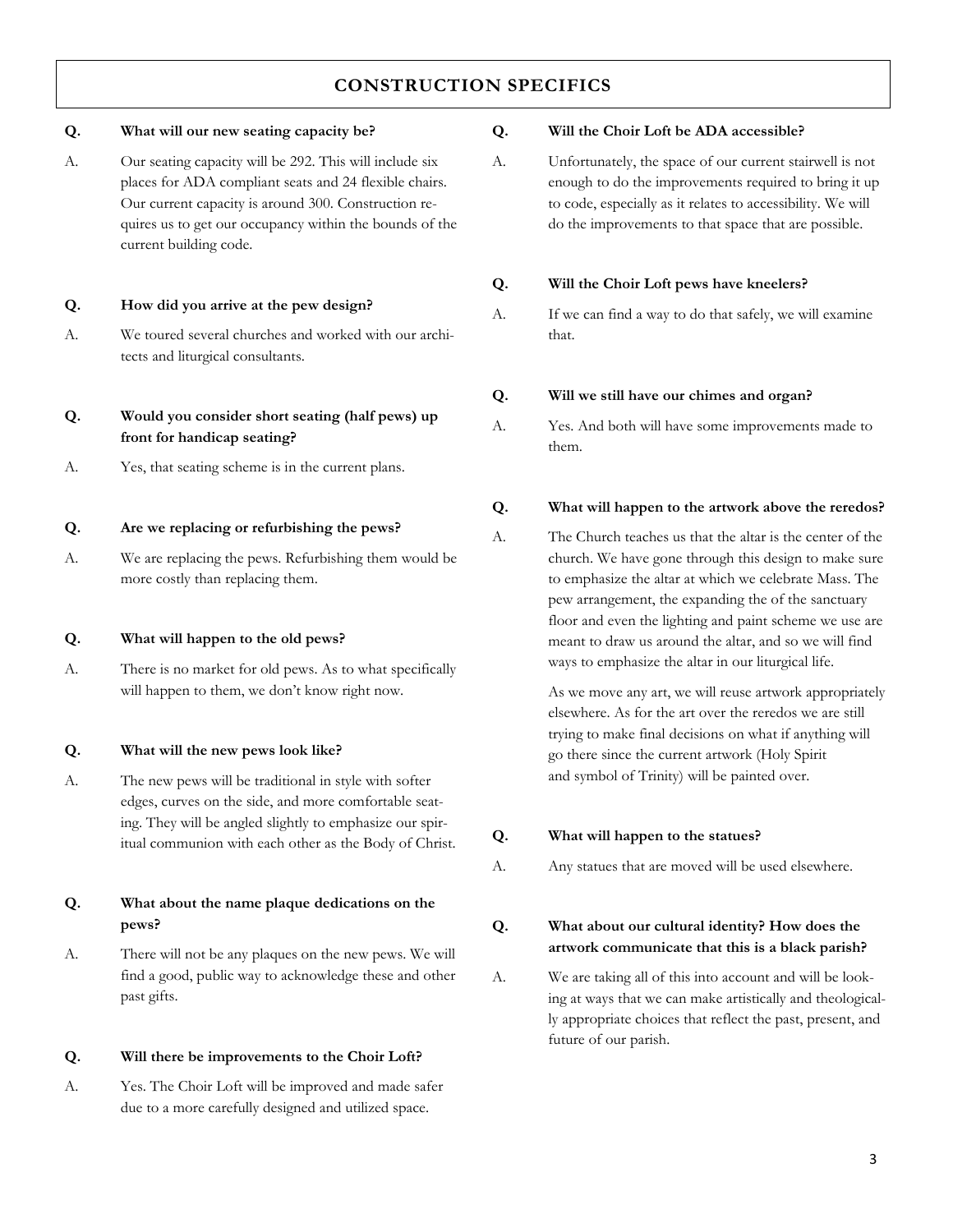### **Q. How will you do this?**

A. Historical saints for whom we have accurate representations will be represented accurately (e.g. St. Martin de Porres). Others will be represented in such a way that all can find themselves reflected in them (e.g. St. Mary and St. Joseph).

### **Q. Are we changing the Stations of the Cross?**

A. Yes. We are working with a Cameroonian artist to design new Stations of the Cross.

### **Q. Are we replacing the stained-glass windows?**

A. No. We will be using a paint scheme that will accentuate them more.

## **Q. What will happen to the paintings of Sister Thea Bowman and St. Martin de Porres?**

A. Since Sr. Thea is not a saint, she should not be represented in the nave or sanctuary. We will find other ways to honor her. Since we are taking one side down we made the decision to take down St. Martin as well. Well will find ways to use these images elsewhere at St. Anthony.

### **Q. What will happen to the Reconciliation Room?**

A. We are building a stairwell to Adamski Hall in the current location of the Reconciliation Room, so it will be moved to the current location of the St. Joseph altar.

### **Q. What will happen to the St. Joseph altar?**

A. Altars are for celebrating mass. Unfortunately, our altars have not been used for some time as the Church teaches. We will no longer have the St. Joseph altar so that we can use that space more efficiently. The statue and marble will be used elsewhere at St. Anthony.

### **Q. What will happen to the Blessed Mary altar?**

A. Since altars are meant for liturgy alone, this area will be updated to a more devotional area to honor St. Mary and St. Joseph and the other saints.

### **Q. Are we improving the sound system?**

A. Yes. We will work with acoustical engineers to improve sound in the nave and sanctuary.

### **Q. Are we improving the electrical system?**

A. Yes. We are maintaining our traditional church structure while bringing it up to date at the same time.

### **Q. Are we replacing the old, beautiful front doors?**

A. No. The doors that are being replaced are the doors from the narthex to the nave.

### **Q. What's under the carpet currently?**

A. The carpet is laid over 40-year old parquet flooring. Carpeting is a tripping hazard, and parquet flooring cannot be refinished.

## **Q. Why does the plan call for hardwood floors? Won't they be slippery when it rains?**

A. Our designers, who have extensive experience in church and large space design, assure us that hardwood floors are the safest and most durable flooring option. We will have quality floor mats in the narthex.

### **Q. What about environmental sustainability?**

A. Every aspect of the construction will look at more energy efficient options (e.g. lights). Our architects work with LEED-certified staff whose expertise will be consulted throughout the process.

### **Q. Will the outside aisles be shortened?**

A. No. There will be no changes to the aisles.

### **Q. What will happen to the marble flooring?**

A. We currently have no marble flooring, but any marble that is removed from its current place will be repurposed for the sake of the renovation.

#### **Q. Will we have the same baptismal font?**

A. Yes. It will be repaired and fixed in place at the entrance to the nave. This reflects our entrance to the Church through the waters of baptism. It will also incorporate a filtration system (through the lower level) so that it provides clean water at all times and will not require frequently cleaning.

### **Q. Will there be a water fountain upstairs?**

A. We do not currently plan to install one.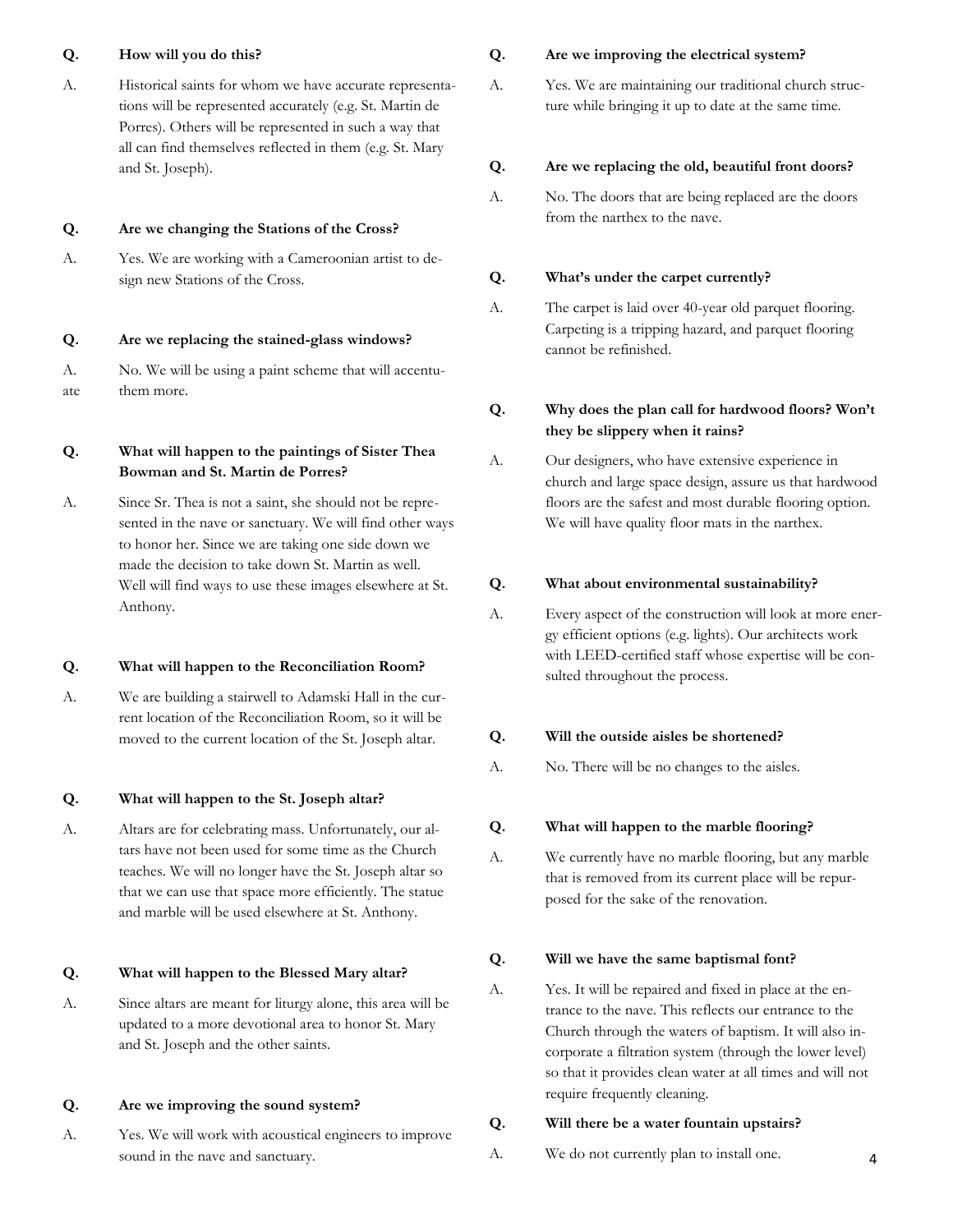# **OTHER CONSTRUCTIONS CONDITIONS**

### **Q. What is the condition of the roof?**

A. The roof was replaced four years ago and is in good shape. The water damage in the nave and sanctuary predates the new roof.

# **Q: Has work on the exterior of the church been completed?**

A: Yes, the exterior of the church is now secure from rain and weather.

# **FINANCES & FUNDING**

### **Q: Will all the \$2 million need to come from parishioners?**

A: That is our goal, and the bulk of it will come from parishioners. We are also reaching out to former St. Anthony parishioners and friends as well as alumni of our school for donations. In addition, our campaign consultant, Church Development, is exploring possible foundation and institutional grants.

## **Q. Is the Archdiocese providing funding for this project?**

A. No. The Archdiocese does, however, give us the power to borrow.

### **Q: Why did we need to hire a campaign consultant? Couldn't we have done this ourselves?**

A: Simply put, we do not have the time, the staffing nor the collective expertise to do the work Church Development is doing. Our consultants are assisting us in the vital areas of organizing and managing about 150 parishioners who are serving the campaign as well as overseeing the communication to make sure it is on time and on track. Church Development is also picking up many of the costs such as printing of all the materials.

### **Q. What is happening to the Building Fund?**

A. All monies in the Building Fund are going toward the initial expenses of the Capital Campaign, including the cost of our architects and consultants. Any remaining dollars will be used for the goals of this campaign.

### **Q. Should I continue to give to the Building Fund?**

A. No. As of December 4, 2016, there will be no Building Fund envelopes. Those envelopes will now say Capital Campaign. This will also be a selection in our online giving portal.

| Q. | Will money given to the Building Fund count to- |
|----|-------------------------------------------------|
|    | ward my Capital Campaign pledge?                |

A. No. We are asking you to make a new pledge of monies you will give over the next three years.

### **Q. What happened to the money from the sale of the school?**

A. Those funds were used to put a new roof on the church, install new HVAC and tuck point the church. That work was completed three years ago.

### **Q. Do we have any debts?**

A. Our only debt is on past assessments from the Archdiocese. We will need to pay these eventually, but the timeline is somewhat flexible.

### **Q. What about GoFundMe or online giving?**

A. We will include online giving and encourage parishioners to share this with others.

### **Q. Can we get grants or corporate sponsorships?**

A. Our Capital Campaign consultants include a grant researcher who is considering these possibilities.

### **Q. How are we reaching out to church/school "alumni"?**

A. We are working on a list of names and contact information to let them know about the Campaign. If you have any, please pass them along.